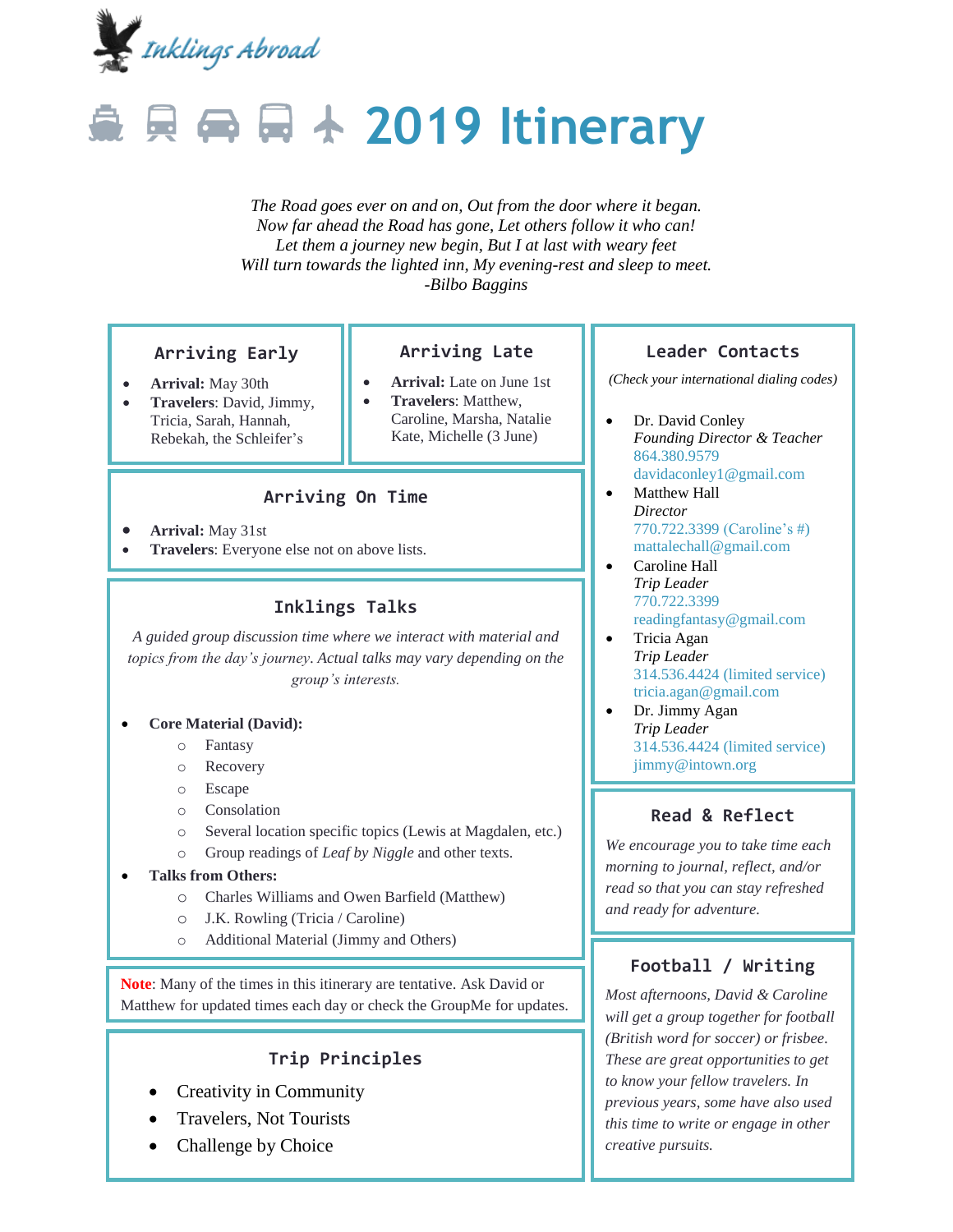

Thanks again for the incredible opportunity to plan this trip and travel together! We are humbly honored that you would choose to spend your time and money on a journey with us. We strive to make this trip good for the body, soul, and mind, like the House of Elrond, Rivendell: *His house [Elrond's] was perfect, whether you liked food, or sleep, or work, or story-telling, or singing, or just sitting and thinking best, or a pleasant mixture of them all. Evil things did not come into that valley.*"

– David, Matthew, Caroline, Tricia, & Jimmy

| <b>Early</b><br><b>Arrivals</b>                                        |                                              | David, Jimmy, Tricia, Sarah, Hannah, Rebekah,<br>Paul, Anna, and Kit arrive early.                                                                                                                                                                                    |  |
|------------------------------------------------------------------------|----------------------------------------------|-----------------------------------------------------------------------------------------------------------------------------------------------------------------------------------------------------------------------------------------------------------------------|--|
| <b>Belfast</b><br><b>May</b><br>30<br>Fri.<br><b>Flights</b><br>Planes | Evening                                      | Catch your respective flights out.                                                                                                                                                                                                                                    |  |
| May                                                                    | Morning                                      | Everyone try to get to Belfast. Meet at Belfast<br>International Youth Hotel. David will pick up the                                                                                                                                                                  |  |
| 31<br>Fri.<br><b>Belfast</b>                                           | Afternoon                                    | travelers arriving by plane in a hired car.<br>Tricia and Jimmy will lead a tour of the Lewis trail<br>across Belfast, with people joining up with them as<br>able. Use GroupMe to connect as Agan's will not<br>have cell service. Stop by stop version of the Lewis |  |
| <b>Exploration</b><br>Belfast                                          | $9:00 \text{ pm}$<br>$11:00 \text{ pm}$      | Trail tour is on the GroupMe calendar.<br>Brief team talk; then free time.<br>Sleep advised. Keep noise/light in common areas.                                                                                                                                        |  |
| <b>June</b><br>Sat                                                     | 8:30 am<br>$9:00$ am<br>During Day           | Breakfast at hostel; time to read and reflect.<br>Meet minibus at hostel for scenic drive through<br>Antrim.<br>Visit Giant's Causeway and Carrick-a-Rede rope<br>bridge. Matthew, Caroline, Marsha, and Natalie<br>Kate arrive in Belfast.                           |  |
| Giant's<br>Causeway                                                    | Evening                                      | Dinner in Belfast. Some may choose to taxi to the<br>Old Inn and eat there. Going as a full group ended<br>up being logistically untenable.                                                                                                                           |  |
| Belfast                                                                | $9:00 \text{ pm}$<br>$11:00 \text{ pm}$      | Inklings; then free time.<br>Sleep advised. Keep noise/light in common areas.                                                                                                                                                                                         |  |
| <b>June</b><br>$\mathbf 2$                                             | 8:30 am<br>10:00 am<br>11:30 am<br>Afternoon | Breakfast at hostel; time to read and reflect.<br>Depart for Slieve Donard.<br>Lunch in Newcastle<br>Hike Slieve Donard. Should take about 4-5 hours to<br>get to the top and get back down.                                                                          |  |
| Sun                                                                    | Evening                                      | Dinner at hostel (self-catered) or in pubs; soccer or                                                                                                                                                                                                                 |  |

free time.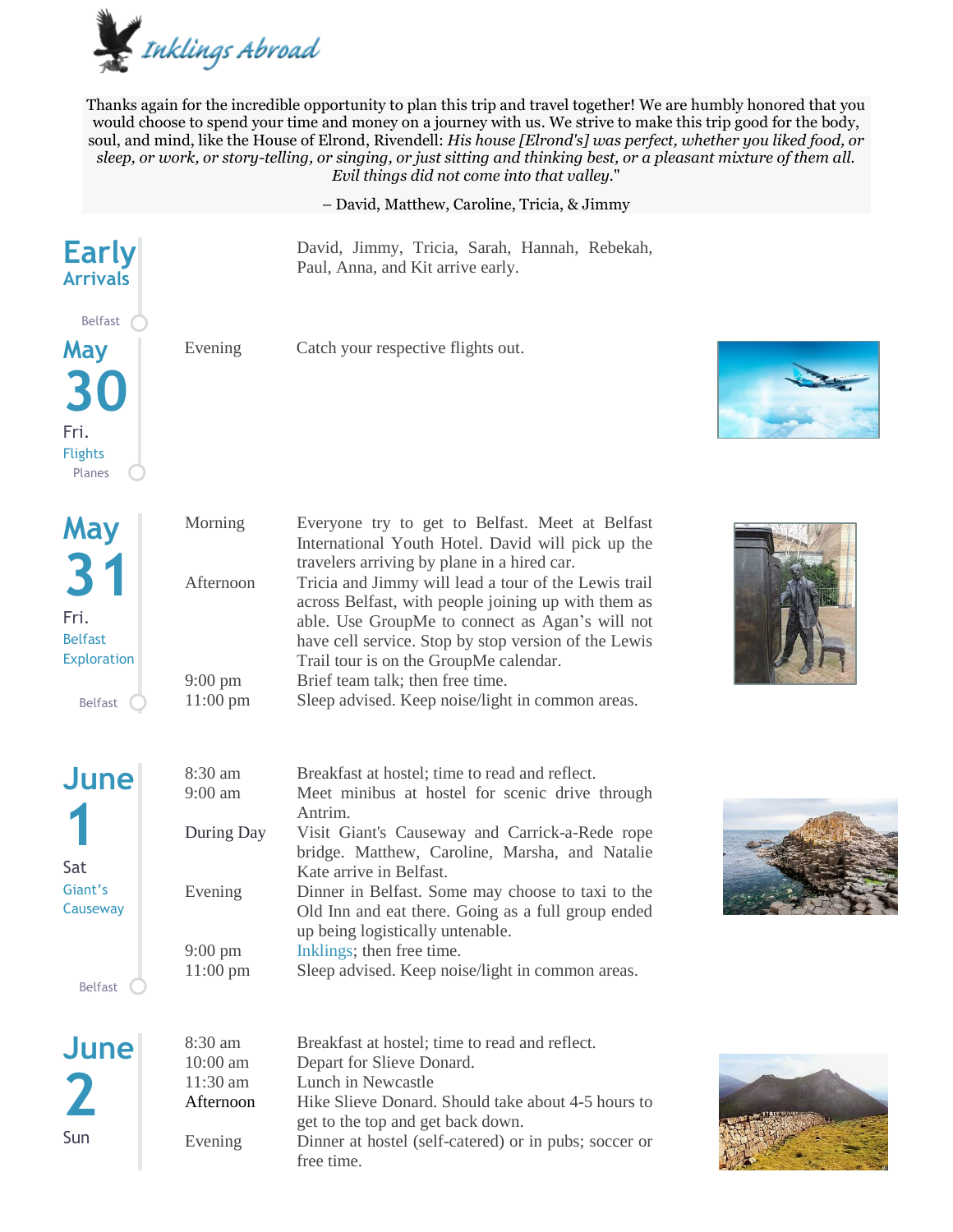

| Slieve | $9:00 \text{ pm}$  | Inklings; then free time.                        |
|--------|--------------------|--------------------------------------------------|
| Donard | $11:00 \text{ pm}$ | Sleep advised. Keep noise/light in common areas. |

| June                                             | $8:30$ am<br>10:00 am                                           | Breakfast at hostel; time to read and reflect.<br>Bus arrives.                                                                                                                                                                                    |
|--------------------------------------------------|-----------------------------------------------------------------|---------------------------------------------------------------------------------------------------------------------------------------------------------------------------------------------------------------------------------------------------|
|                                                  | Afternoon                                                       | Travel to Galway. Stop for lunch and possibly for<br>groceries.                                                                                                                                                                                   |
| Belfast YHA<br>Mon<br><b>Travel to</b><br>Galway | $4:30 \text{ pm}$<br>Evening<br>$9:00 \text{ pm}$<br>$11:00$ pm | Arrive at Galway AirBnB. Arrival time estimated.<br>Dinner at hostel (self-catered) or in pubs in Galway;<br>soccer or free time. Great night to explore Galway.<br>Inklings; then free time.<br>Sleep advised. Keep noise/light in common areas. |





#### Tue Aran Islands and Cliffs of Moher

**June**

Galway AirBnB

**4**

#### Galwa

| way AirBnB                   |                   |                                                                                   |
|------------------------------|-------------------|-----------------------------------------------------------------------------------|
| June                         | 8:30 am           | Leader catered or on your own breakfast at AirBnB;<br>time to read and reflect    |
| 15                           | Morning           | Departure by bus from AirBnB. Precise time TBA.                                   |
| Wed                          | Afternoon         | Explore Connemara National Park and possibly<br>Westport; other day-trip options. |
| Connemara<br><b>National</b> | Evening           | Dinner at hostel (self-catered) or in Galway; soccer<br>or free time.             |
| Park                         | $9:00 \text{ pm}$ | Inklings; then free time. Prepare to leave Ireland.                               |

11:00 pm Sleep advised. Keep noise/light in common areas.

8:30 am Leader catered or on your own breakfast at AirBnB;

Morning Departure by bus from AirBnB. Precise time TBA. Afternoon Explore Cliffs of Moher. Ferry trip to Aran Islands. Evening Dinner at hostel (self-catered) or in Galway; soccer

11:00 pm Sleep advised. Keep noise/light in common areas.

time to read and reflect.

or free time. 9:00 pm Inklings; then free time.



Galway AirBnB

| <b>June</b><br>6        | <b>EARLY</b>                     | We will have to catch an 11:20 flight out of Dublin,<br>which is about 2 hours away so we will have to wake<br>up super early. Time TBA after consulting with bus<br>driver. |
|-------------------------|----------------------------------|------------------------------------------------------------------------------------------------------------------------------------------------------------------------------|
| Thur<br><b>Tintagel</b> | $11:20$ am<br>$12:30 \text{ pm}$ | Flight out of Dublin to Newquay, Cornwall.<br>Arrive in Newquay                                                                                                              |
|                         | Afternoon                        | Travel to and explore Tintagel, legendary birthplace<br>of King Arthur; also includes Merlin's Cave.                                                                         |
|                         | Late Evening                     | Arrive at YHA Coverack. Dinner should be ready<br>when we get there.                                                                                                         |
|                         | $9:30 \text{ pm}$                | Inklings: brief team talk; free time.                                                                                                                                        |
|                         | $11:00 \text{ pm}$               | Sleep advised. Keep noise/light in common areas.                                                                                                                             |



• **Arrival Dinner:** This one's on us!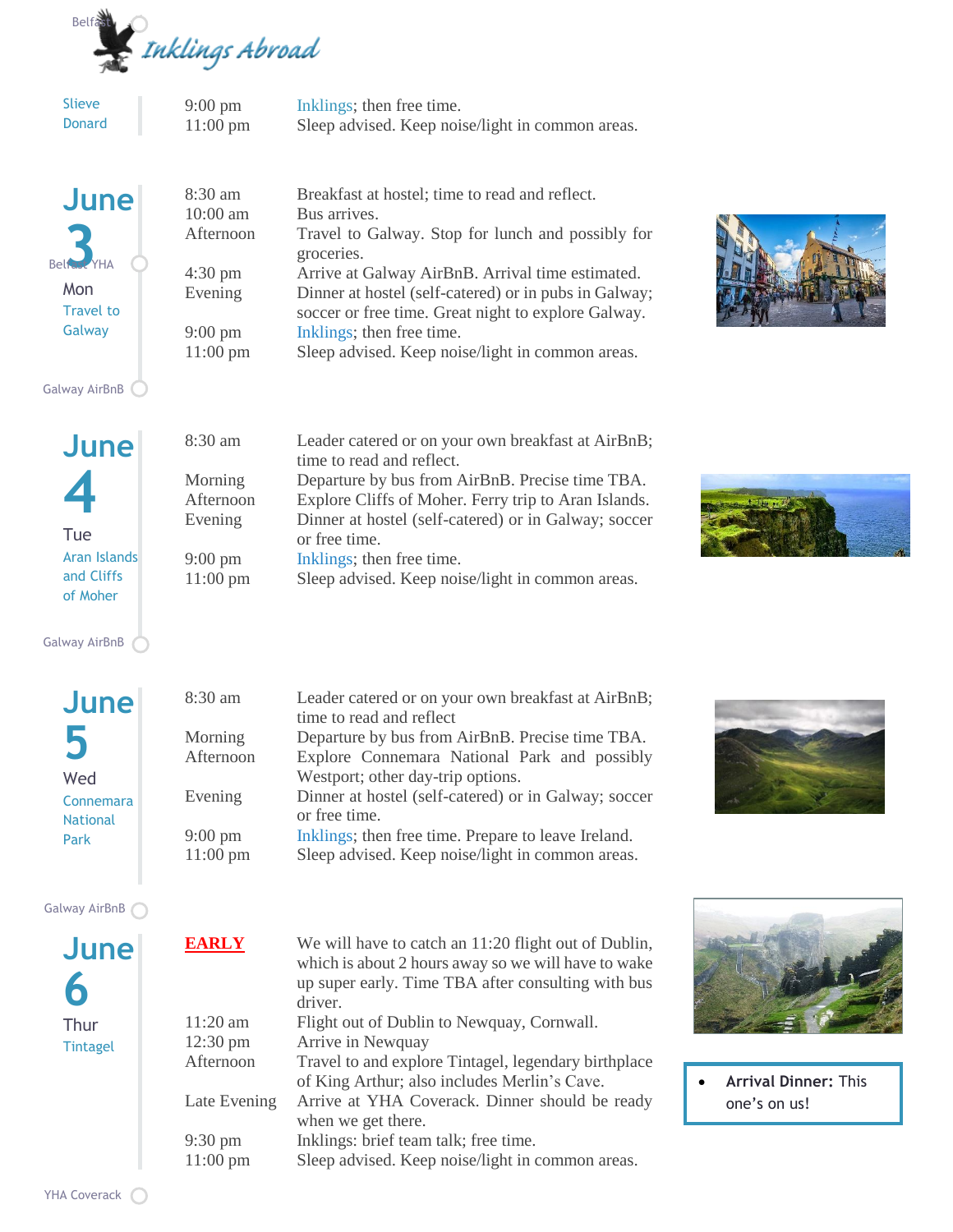

| June<br>Fri<br>St.<br>Michael's<br>Mount | $8:30 \text{ am}$<br>$9:30 \text{ am}$<br>$10:30 \text{ am}$<br>$12:00 \text{ am}$<br>Afternoon | Breakfast at hostel; time to read and reflect.<br>Departure from Coverack by bus.<br>Arrival in Marazion.<br>Visit the Sail Loft or the Island Cafe for a bite to eat.<br>Leaders will purchase group tickets and announce<br>when we will be allowed into the castle.<br>Climb the path to the castle and explore. Visit<br>gardens on the far side of the castle. |                                                                                |
|------------------------------------------|-------------------------------------------------------------------------------------------------|---------------------------------------------------------------------------------------------------------------------------------------------------------------------------------------------------------------------------------------------------------------------------------------------------------------------------------------------------------------------|--------------------------------------------------------------------------------|
|                                          | <b>TBA</b><br>$4:00 \text{ pm}$<br>$6:00 \text{ pm}$<br>Evening                                 | Meetup in the castle gardens for brief Inklings.<br>Meet back at bus for return to Coverack. Stop at<br>TESCO for grocery shopping on way home.<br>Back in Coverack.<br>Dinner at hostel (self-catered) or in pubs; soccer or                                                                                                                                       | Grocery Run: Have a<br>grocery list already<br>prepared for our TESCO<br>stop. |
| <b>YHA Coverack</b>                      | $9:00 \text{ pm}$<br>$11:00 \text{ pm}$                                                         | free time.<br>Inklings; then free time.<br>Sleep advised. Keep noise/light in common areas.                                                                                                                                                                                                                                                                         |                                                                                |

| June<br>8                          | $8:30 \text{ am}$<br>All Day                       | Breakfast at hostel; time to read and reflect.<br>Whatever you want! You can rest in Coverack, do<br>water sports in the bay, take a taxi to nearby towns,<br>hike the local paths. It's up to you. |
|------------------------------------|----------------------------------------------------|-----------------------------------------------------------------------------------------------------------------------------------------------------------------------------------------------------|
| Sat<br>Coverack<br><b>Free Day</b> | Evening<br>$9:00 \text{ pm}$<br>$11:00 \text{ pm}$ | Dinner at hostel (self-catered) or in pubs; soccer or<br>free time.<br>Inklings; then free time.<br>Sleep advised. Keep noise/light in common areas.                                                |
| <b>YHA Coverack</b>                |                                                    |                                                                                                                                                                                                     |



• **Optional Watersports**: Talk to Matthew about these if interested. They have wetsuits.

| June |
|------|
|      |
| Sun  |
|      |

Kynance Cove

| $8:30 \text{ am}$  | Breakfast at hostel.                                 |
|--------------------|------------------------------------------------------|
| $9:30 \text{ am}$  | Departure from Coverack by bus.                      |
| $10:00$ am         | Arrive at Lizard and drop off luggage and groceries. |
| Morning            | Stay in Lizard or head to nearby Kynance Cove        |
|                    | depending on tides. In Lizard we will explore the    |
|                    | town and visit Ann's Pasties, the best pasty shop in |
|                    | Britain. At Kynance Cove we will explore the cliffs  |
|                    | and enjoy the beach. A cafe on the beach sells       |
|                    | Cornish ice-cream and scones.                        |
| Mid-Day            | Switch locations, either to Kynance Cove or to       |
|                    | Lizard, walking along the scenic path overlooking    |
|                    | the sea.                                             |
| Evening            | Dinner at Lizard hostel (self-catered) or in pubs;   |
|                    | soccer or free time.                                 |
| $9:00 \text{ pm}$  | Inklings; then free time. Prepare to leave Cornwall. |
| $11:00 \text{ pm}$ | Sleep advised. Keep noise/light in common areas.     |

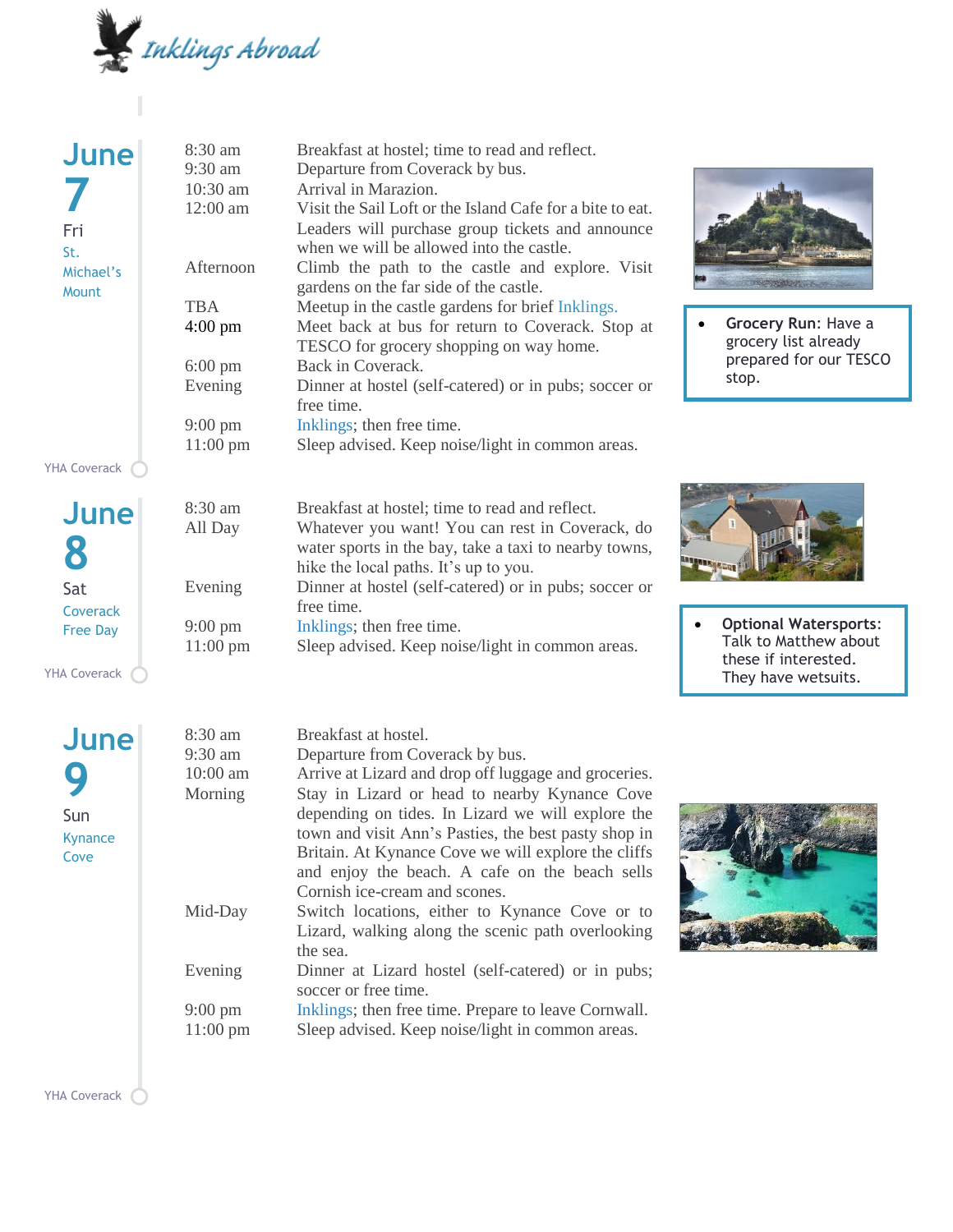

| lune             |
|------------------|
| L                |
| Mon              |
| <b>Travel</b> to |
| Oxford           |

Afternoon Train from Redruth to Oxford. Evening Begin evening river walk along the Thames River to TBA Arrive for our dinner reservation at The Trout Inn. 9:00 pm Return to Oxford YHA by path, bus or taxi. 9:30 pm Inklings; then free time. 11:00 pm Sleep advised. Keep noise/light in common areas.

Oxford YHA

**June**

**11**

Oxford YHA

Tue Inklings of Oxford

| June     | $8:00$ am          | Breakfast at hostel; time to read & reflect.        |
|----------|--------------------|-----------------------------------------------------|
|          | All Day            | Choose your own adventure (Cotswolds, Stratford,    |
| 12       |                    | or elsewhere) or explore more in Oxford.            |
|          | Evening            | Dinner at hostel (self-catered) or in pubs; soccer, |
| Wed      |                    | writing or free time.                               |
| Day Trip | $9:00 \text{ pm}$  | Inklings then free time.                            |
| Day      | $11:00 \text{ pm}$ | Sleep advised. Keep noise/light in common areas.    |

8:30 am Breakfast at Airbnb; time to read and reflect.

8:30 am Breakfast at hostel; time to read and reflect.

Morning CSL and JRRT walk around Oxford; Inklings (Reading: *The Weight of Glory*).

Afternoon Additional exploration of Oxford and free time.

11:00 pm Sleep advised. Keep noise/light in common areas.

9:30 am Gather in hostel lobby to start walk.

Midday Scatter for lunch in Oxford.

9:00 pm Inklings then free time.

the Trout Inn; Inklings (Welcome to Oxford).

10:00 am Take bus from Coverack to Redruth



Oxford YHA

| June              | $8:00$ am   | Breakfast at hostel; time to read and reflect.      |
|-------------------|-------------|-----------------------------------------------------|
|                   | 9:ish am    | Leave and try to catch the City #9 bus from Castle  |
| 13                |             | Street to Kilns Lane. Walk to the Kilns from there. |
|                   | 10:00 am    | Start tour in Kilns' garden with entire group; then |
| Thur              |             | half will go to the Nature Reserve and Holy Trinity |
| Lewis             |             | Church and graveyard; the other half will tour the  |
| <b>Oxford Day</b> |             | house; then both groups switch; Brief Inklings.     |
|                   | <b>Noon</b> | Lunch back in Oxford.                               |
|                   | $2:30$ pm   | Tour Magdalen College, Addison's Walk; Brief        |

Oxford YHA

**June 14**

9:00 am Make breakfast; time to read and reflect. Afternoon Depart for Bath at 3:30 pm from rail station; collect luggage from the hostel beforehand. Evening Dinner in Bath

Inklings; opt. punting on River Cherwell.

Evening Dinner at hostel (self-catered) or in pubs; soccer or

11:00 pm Sleep advised. Keep noise/light in common areas.

6:00 pm Evensong service at Magdalen College

free time.